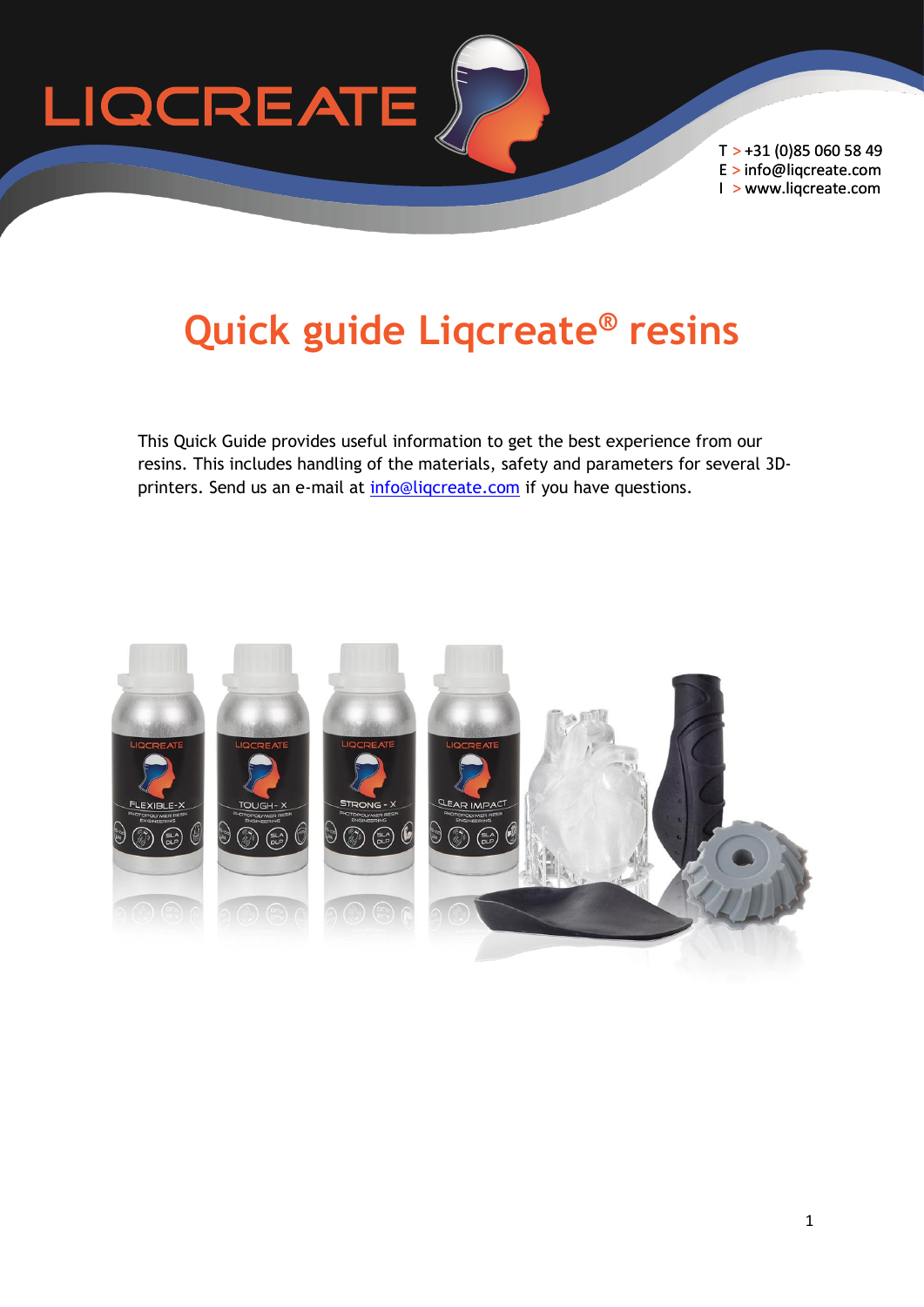# **1. General information**

This User's Guide contains useful information to get started with this resin. The table below explains all signs on the label.

| <b>Label Signs</b>     | <b>Definition</b>                                                                                                                                                                                  |
|------------------------|----------------------------------------------------------------------------------------------------------------------------------------------------------------------------------------------------|
|                        | Liquid waste and contaminated towels should be treated as<br>chemical waste                                                                                                                        |
|                        | Keep bottles and resin out of direct (sun) light                                                                                                                                                   |
| 30 c<br>5°c            | Resin and packaging should not be stored below $5^{\circ}$ C or above 30 $^{\circ}$ C<br>for a longer period                                                                                       |
| 1000GR<br><b>250GR</b> | This bottle contains 1000 grams or 250 grams of resin when un-used                                                                                                                                 |
| סמו                    | This resin is designed to be printed at 25 to 100 micron layer<br>thickness. More information on printing parameters is mentioned in<br>chapter 5                                                  |
|                        | Shake bottles properly before use.                                                                                                                                                                 |
| ᄕᇢ<br>DLP              | This sign indicates if a resin is designed to be printed on LCD/MSLA<br>(Liquid Crystal Display), and DLP (projection based) or laser-based<br>3D-printers. Ideally within the range of 385-420 nm |

# **2. Resin Handling**

Shake the bottle for at least 1 minute before use and for filled resins like Liqcreate Composite-X and Hazard Glow for at least 3 minutes. After shaking leave the resin to rest for 10 minutes to let air bubbles escape. The resin can be poured back into the bottle after use. Check the resin for residual pieces of polymer before pouring back the resin in the bottle. Always use protective measures when handling Liqcreate resins. Extended safety instructions can be found in the safety data sheet.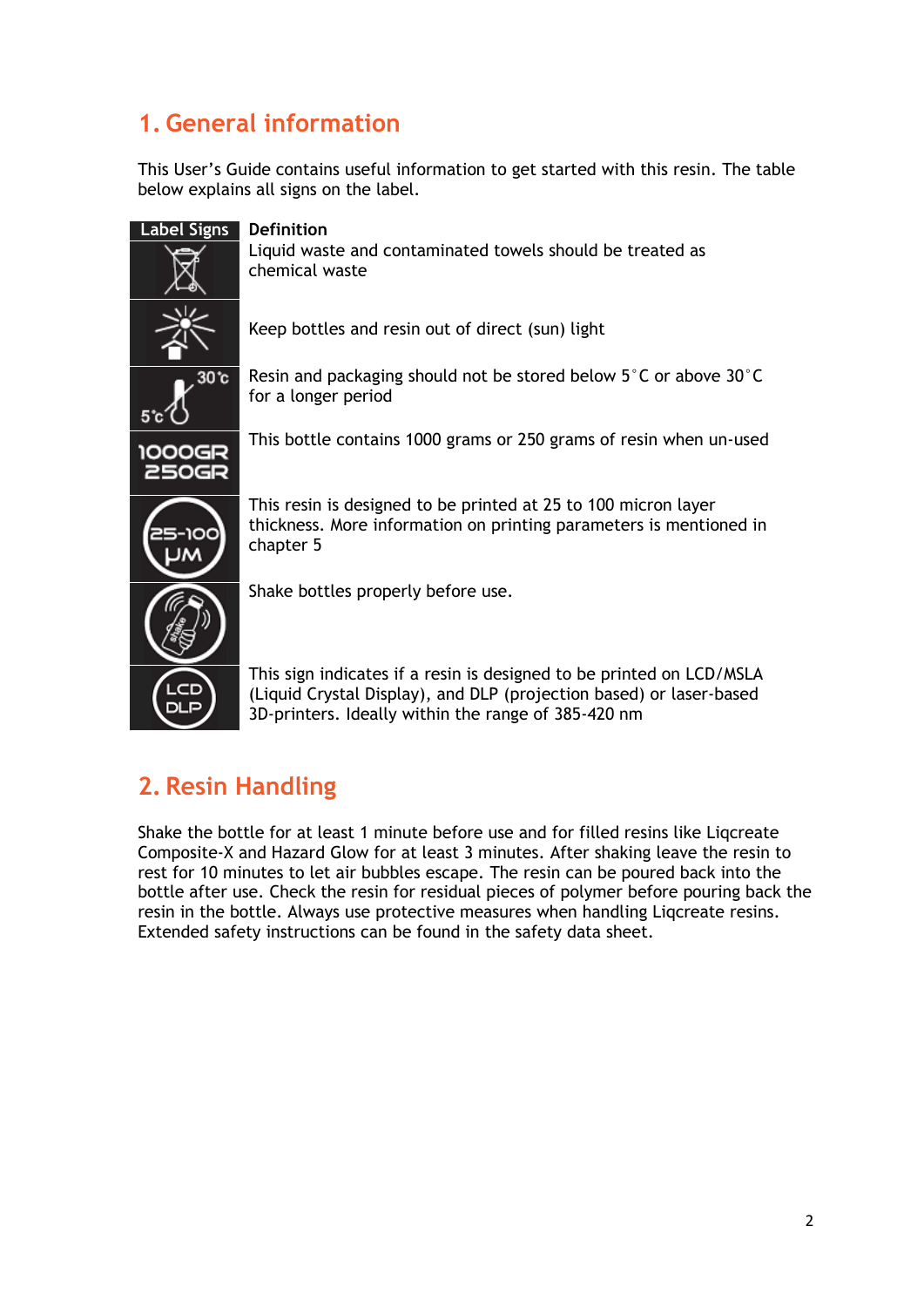## **3. Compatibility 3D-printers**

Most of our are resins categorized as either LCD and DLP, or SLA and DLP. The resins in the LCD category have a higher reactivity to generate higher print speed on low power 3D-printers. A wide range of 3D-printers are already compatible with Liqcreate Premium White, these include the Atum3D, Shining3D, UnionTech, Asiga, Anycubic Photon, Kudo3D Bean, Phrozen and many more. The latest settings are available on our [website.](https://www.liqcreate.com/supportarticles/3d-printers-are-compatible-with-liqcreate-resins/) Contact our experts at [info@liqcreate.com](https://www.liqcreate.com/supportarticles/how-to-post-process-sla-dlp-lcd-printed-objects/) for settings on other 3D-printers.

### **4. Support settings**

Rigid polymers like Deep Blue, Strong-X, Premium White/Black/Model are easy to print and usually need medium supports. For Tough and Flexible resins we advise to use predominantly heavy support structures. Detailed information about supporting rigid, tough and flexible materials is available [here.](https://www.liqcreate.com/supportarticles/how-to-support-parts-printed-in-liqcreate-resin/)

### **5. Post-processing**

Proper post-processing is necessary to get the optimal properties out of your prints. More detailed information to work with Ligcreate resin cleaner can be found [here.](https://www.liqcreate.com/liqcreate-resin-cleaner/) Post-processing includes rinsing a maximum of 6 minutes in Liqcreate resin cleaner, IPA or (bio)ethanol, preferably ultrasonic or under agitation. Make sure the parts are dry before post-curing, this could be done by placing the parts in a well ventilated area for at least 30 minutes or use pressurized air for 2 minutes for Ethanol and IPA. The last step includes curing in a high-power UV curing chamber. The latest post-curing instructions are available [here.](https://www.liqcreate.com/supportarticles/post-curing-3d-print-liqcreate-resin/)

**! Caution**: Green parts could break or crack if they are exposed to solvents, Liqcreate resin cleaner, (bio)ethanol, IPA for longer than 20 minutes. Flexible and tough resins could crack even after soaking 10 minutes of Ethanol/IPA. **Caution**: Green parts need to be completely dry before post-curing. Curing wet and or sticky parts can lead to parts with surface defects.

**Caution**: Using a low-power curing unit can lead to inferior part properties **Caution**: Always use protective measures when handling Liqcreate resins or green parts (Chapter 5). Parts are safe to touch without gloves after proper postprocessing.

**Caution**: UV Post-curing of flexible resins are best to be executed in glycerin, water or nitrogen atmosphere to prevent sticky surface after curing.